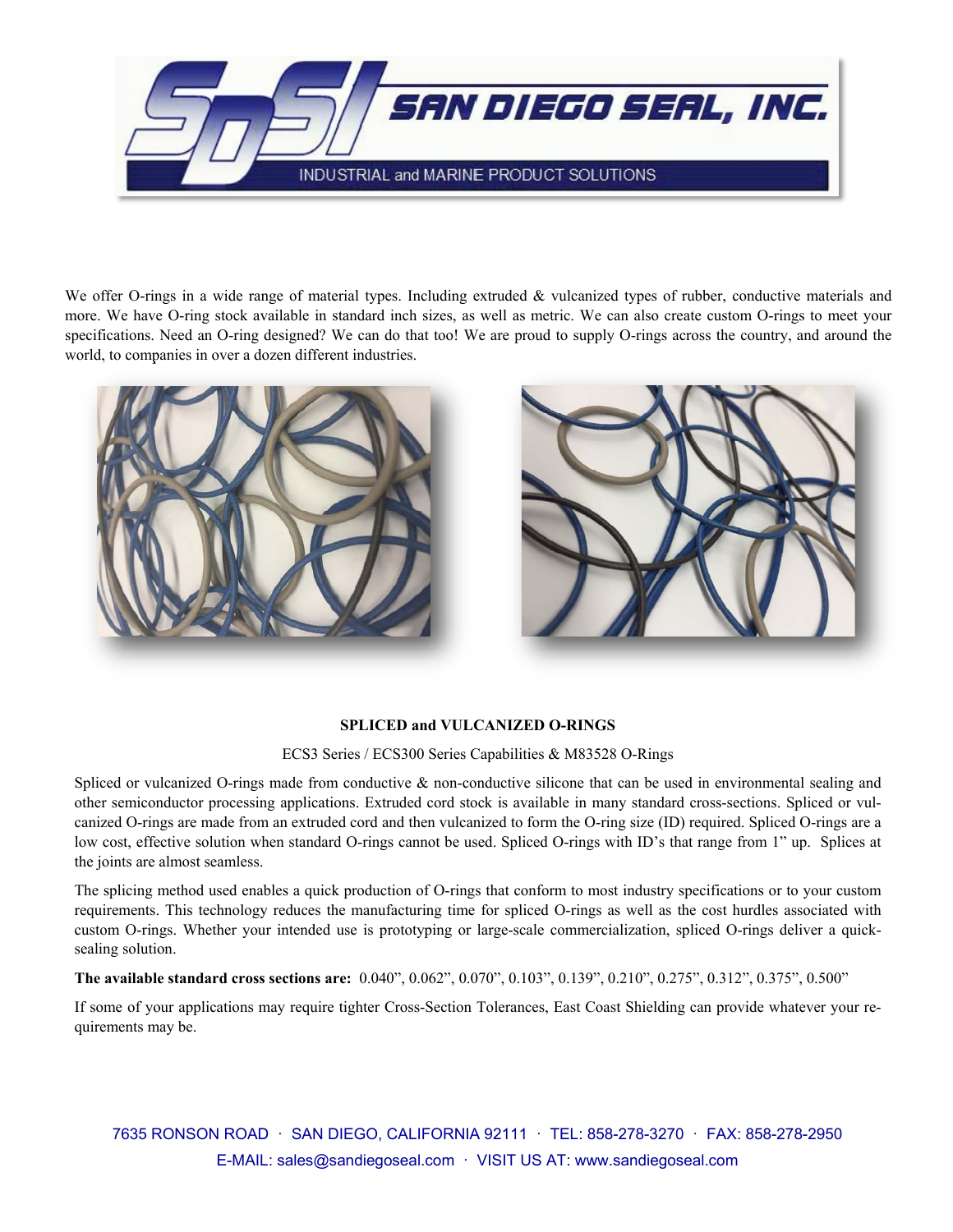### **Advantages of Spliced O-Rings:**

 O-rings or Seals can be made from a range of compounds (ECS3 Series Conductive Silicone & ECS300 Series Non-Conductive Silicone)

- No Tooling required for standard ID/OD O-Rings Cord
- O-rings can be made in virtually any diameter and length
- Shorter lead times and faster delivery than molded rings

### **O-Ring Cord Cut Length Calculator:**

Calculated O-ring Cord Cut Length:  $((OD+ID)/2)$  x Pi = length

 $(Pi = 3.1416)$ , ID = OD— $(2 \times C/S)$ 



#### **O-Ring Materials**

An O-ring is only as good as the material it is crafted from. East Coast Shielding makes certain that we have a huge selection of top quality materials to choose from:

- Silicone (ECS300 Series)
	- Fluorosilicone
- Conductive elastomers (ECS3 Series)
- Silicone sponge elastomers (ECS300 Series)

Our massive selection of materials guarantees that we can make an O-ring that is right for you no matter what the application. Please ask us about custom material.



## SAN DIEGO SEAL, INC.

7635 RONSON ROAD · SAN DIEGO, CALIFORNIA 92111 TEL: 858-278-3270 · FAX: 858-278-2950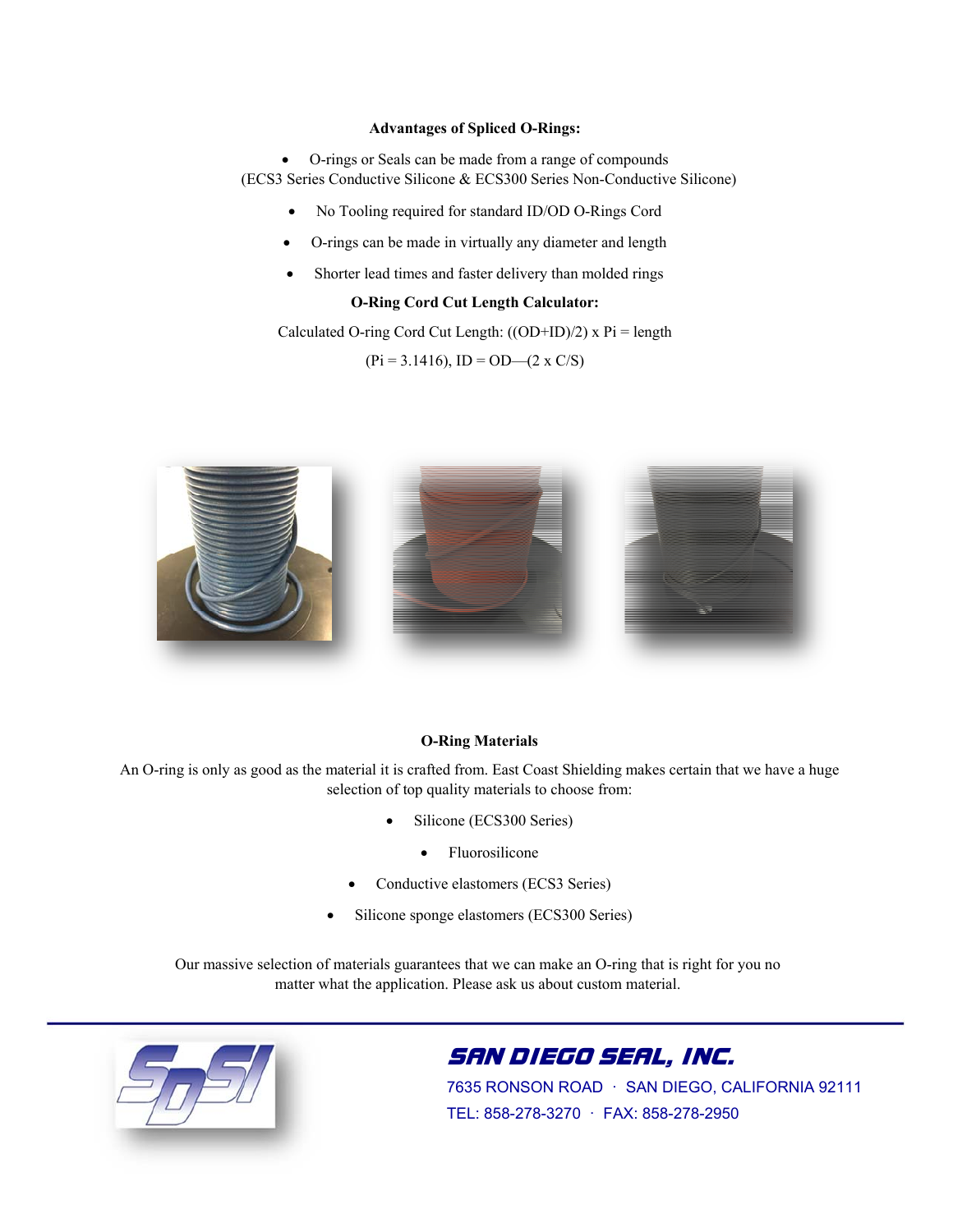

| Part#                | C.S. | I.D. | M83528/002 | M83528/005 |
|----------------------|------|------|------------|------------|
| ECS3-200-XXXX        | .030 | .442 |            | 005/001    |
| ECS3-201-XXXX        | .030 | .577 |            | 005/002    |
| ECS3-202-XXXX        | .030 | .692 |            | 005/003    |
| ECS3-203-XXXX        | .030 | .817 |            | 005/004    |
| <b>ECS3-204-XXXX</b> | .039 | .425 |            | 005/005    |
| ECS3-205-XXXX        | .048 | .295 |            | 005/006    |
| ECS3-206-XXXX        | .050 | .533 |            | 005/007    |

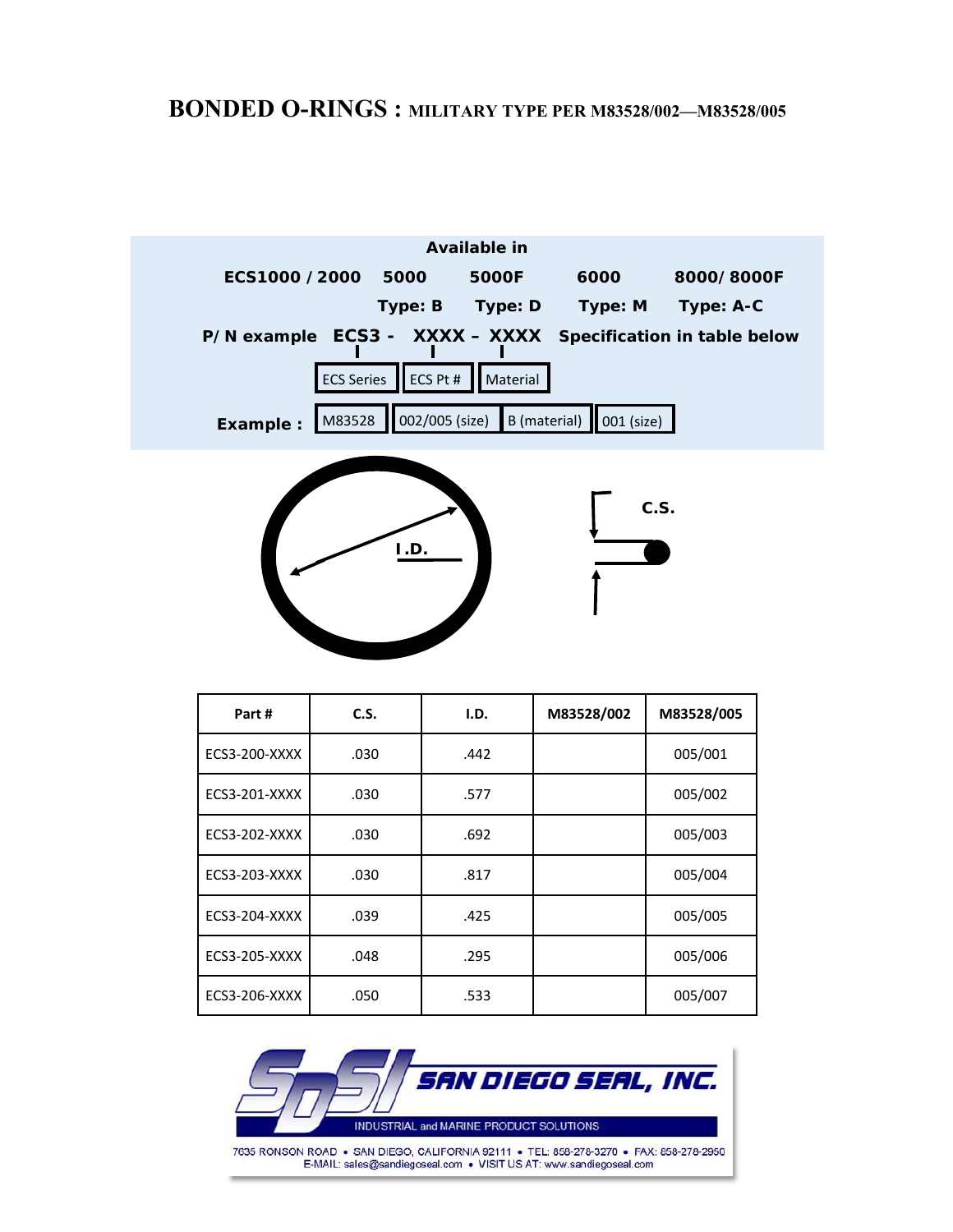## **BONDED O-RINGS : M83528/002 - M83528/005**

| Part $#$      | C.S. | I.D. | M83528/002 | M83528/005 |  |
|---------------|------|------|------------|------------|--|
| ECS3-207-XXXX |      |      |            | 005/008    |  |
| ECS3-208-XXXX |      |      |            | 005/009    |  |
| ECS3-209-XXXX |      |      |            | 005/010    |  |
| ECS3-210-XXXX |      |      |            | 005/011    |  |
| ECS3-211-XXXX |      |      |            | 005/012    |  |
| ECS3-212-XXXX |      |      |            | 005/013    |  |
| ECS3-213-XXXX |      |      |            | 005/014    |  |
| ECS3-214-XXXX | .070 | .145 | 002/007    |            |  |
| ECS3-215-XXXX | .070 | .301 | 002/011    |            |  |
| ECS3-216-XXXX | .070 | .364 | 002/012    |            |  |
| ECS3-217-XXXX | .070 | .426 | 002/013    |            |  |
| ECS3-218-XXXX | .070 | .489 | 002/014    |            |  |
| ECS3-219-XXXX | .070 | .495 |            | 005/015    |  |
| ECS3-220-XXXX | .070 | .551 | 002/015    |            |  |
| ECS3-221-XXXX | .070 | .610 |            | 005/016    |  |
| ECS3-222-XXXX | .070 | .635 |            | 005/017    |  |
| ECS3-223-XXXX | .070 | .667 |            | 005/018    |  |

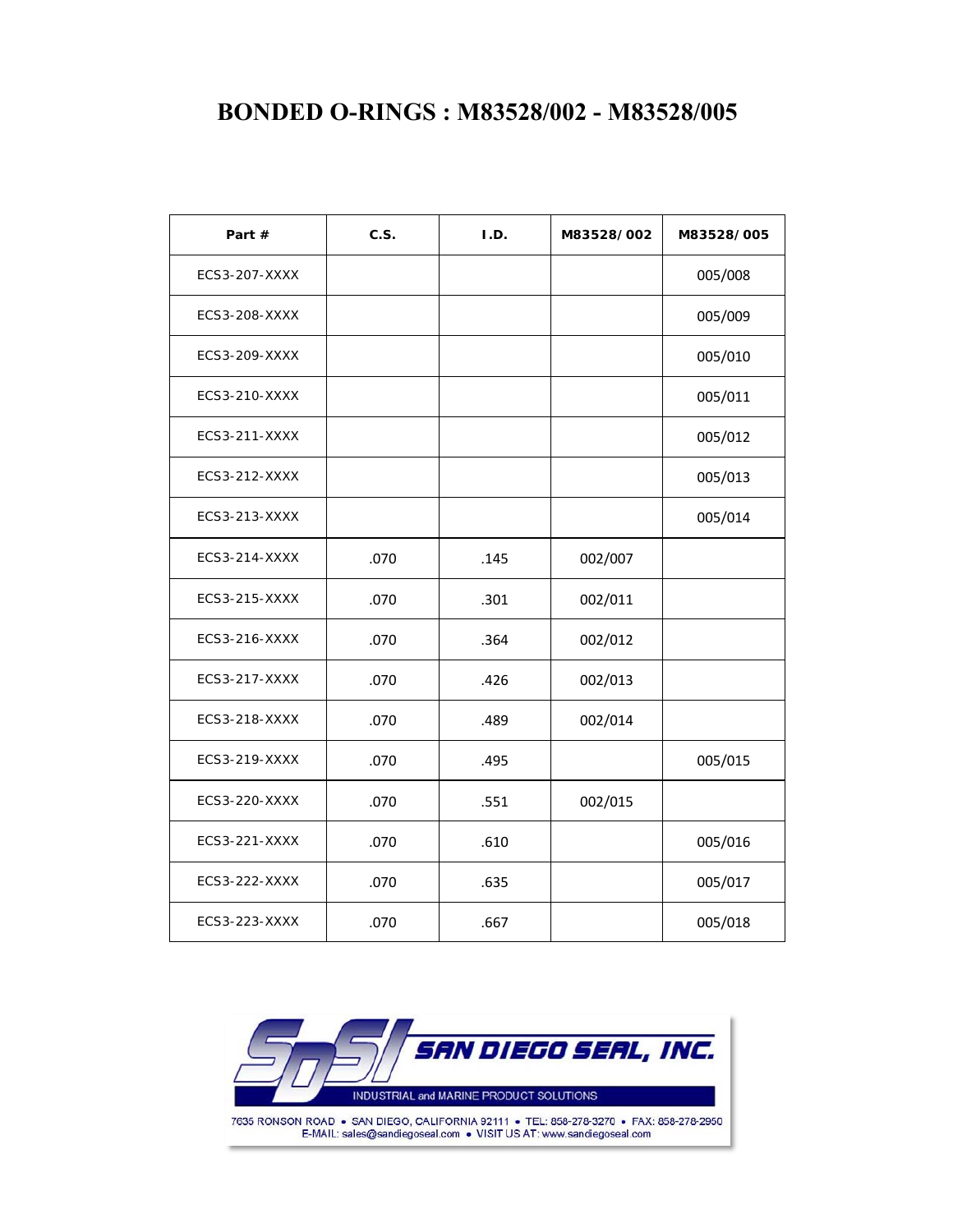# **BONDED O-RINGS : M83528/002 - M83528/005**

| Part#                | C.S. | I.D.  | M83528/002 | M83528/005 |
|----------------------|------|-------|------------|------------|
| <b>ECS3-224-XXXX</b> | .070 | .676  | 002/017    |            |
| <b>ECS3-225-XXXX</b> | .070 | .739  | 002/018    |            |
| <b>ECS3-226-XXXX</b> | .070 | .801  | 002/019    |            |
| ECS3-227-XXXX        | .070 | .860  |            | 005/019    |
| <b>ECS3-228-XXXX</b> | .070 | .864  | 002/020    |            |
| <b>ECS3-229-XXXX</b> | .070 | .926  | 002/021    |            |
| ECS3-230-XXXX        | .070 | .989  | 002/022    |            |
| ECS3-231-XXXX        | .070 | 1.114 | 002/024    |            |
| <b>ECS3-232-XXXX</b> | .070 | 1.176 | 002/025    |            |
| <b>ECS3-233-XXXX</b> | .070 | 1.230 |            | 005/020    |
| <b>ECS3-234-XXXX</b> | .070 | 1.239 | 002/026    |            |
| <b>ECS3-235-XXXX</b> | .070 | 1.364 | 002/028    |            |
| ECS3-236-XXXX        | .070 | 1.614 | 002/030    |            |
| <b>ECS3-237-XXXX</b> | .070 | 1.864 | 002/032    |            |
| ECS3-238-XXXX        | .070 | 3.489 | 002/043    |            |
| ECS3-239-XXXX        | .103 | .612  | 002/114    |            |
| ECS3-240-XXXX        | .103 | .676  | 002/115    |            |



7635 RONSON ROAD . SAN DIEGO, CALIFORNIA 92111 . TEL: 858-278-3270 . FAX: 858-278-2950 E-MAIL: sales@sandiegoseal.com . VISIT US AT: www.sandiegoseal.com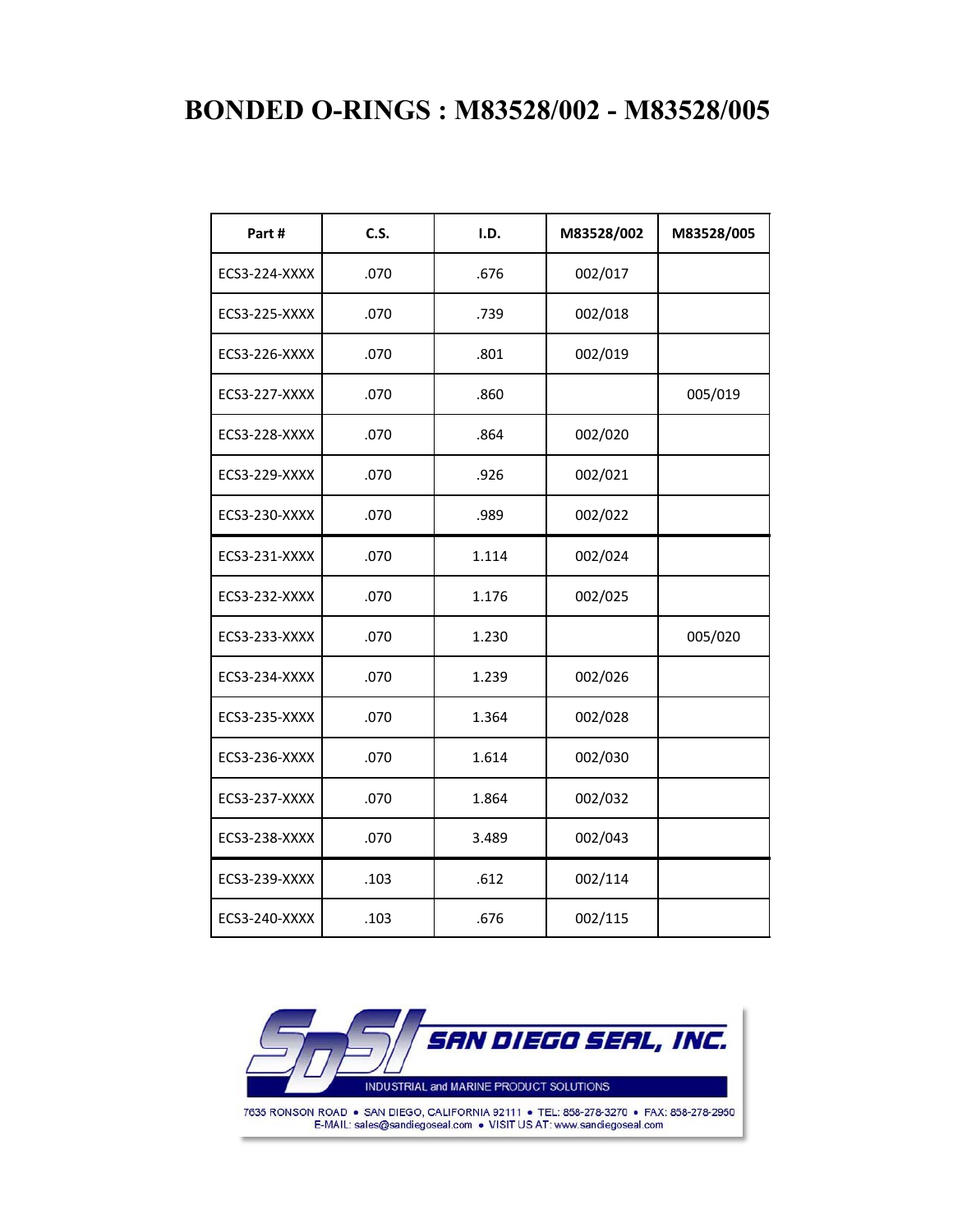# **BONDED O-RINGS : M83528/002 - M83528/005 - M83528/013**

| Part#                | <b>C.S.</b> | I.D.  | M83528/002 | M83528/005 | M83528/013 |
|----------------------|-------------|-------|------------|------------|------------|
| ECS3-241-XXXX        | .103        | .799  | 002/117    |            |            |
| ECS3-242-XXXX        | .103        | 1.362 | 002/126    |            |            |
| ECS3-243-XXXX        | .103        | 1.487 | 002/128    |            |            |
| ECS3-244-XXXX        | .103        | 1.612 |            | 005/022    |            |
| <b>ECS3-245-XXXX</b> | .103        | 1.737 | 002/132    |            |            |
| ECS3-246-XXXX        | .103        | 1.790 |            | 005/023    |            |
| ECS3-247-XXXX        | .103        | 1.862 | 002/134    |            |            |
| ECS3-248-XXXX        | .103        | 2.362 | 002/142    |            |            |
| ECS3-249-XXXX        | .103        | 2.550 | 002/145    |            |            |
| ECS3-250-XXXX        | .103        | 3.987 | 002/155    |            |            |
| ECS3-251-XXXX        | .115        | 2.683 |            |            | 013/029    |
| <b>ECS3-252-XXXX</b> | .139        | 2.011 |            |            | 013/022    |